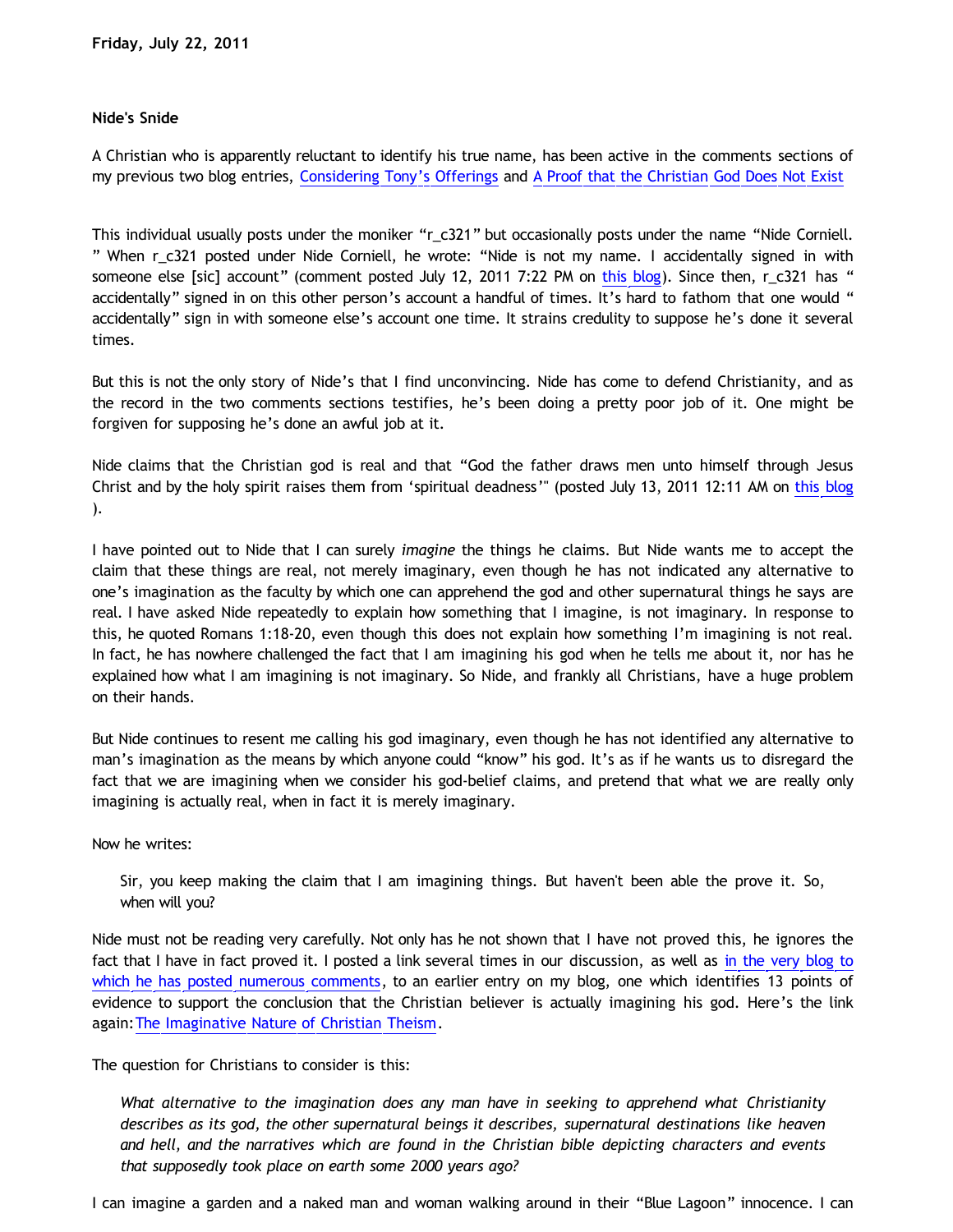imagine a talking snake. I can imagine a man named Noah building a giant vessel. I can imagine him packing it with thousands of animals. I can imagine it raining for 40 days and 40 nights. I can imagine the vessel coming to rest and its occupants getting out and repopulating the earth. I can imagine a man named Moses confronting the Egyptian pharaoh. I can imagine Jonah being swallowed by a whale. I can imagine a virgin giving birth to a child. I can imagine a man rising from the dead.

I can imagine all these things. The question is: what alternative to my imagination do I have in apprehending all this? If there's no alternative to my imagination in apprehending all this, then on what basis could I possibly say it's all true? A rational basis is one which, at the very least, recognizes that the imaginary is not real. So I would have to abandon rationality in order to claim that all this stuff that I can \*only\* imagine, is real. This is the root reason why people sense that faith and reason are somehow at odds with each other. They are at odds with each other. Faith is a pretense while reason requires an unflinching commitment to honesty. An honest man will not try to carry on as if what he is imagining is real.

Consider the relevant facts here:

**Fact 1:** Christians tell me that what the bible claims is all true.

**Fact 2:** I can *imagine* all the characters, places and events depicted in the bible.

**Fact 3:** Christians fail to identify any alternative to the imagination as the proper faculty for apprehending what the bible claims.

**Fact 4:** When Christians are confronted with this problem and are challenged to explain how something one imagines is not imaginary, they have a profoundly difficult time addressing it (e.g., quoting bible passages just gives the problem another opportunity to manifest itself).

Christianity requires man to accept as real that which he can only imagine. And in so doing, Christianity requires man to abandon his honesty, just as biblegod required Abraham to be *willing* to kill his own child on command in Genesis 22. It requires one to sacrifice his honesty on the cross, just as the Christian god sacrificed his own son on the cross. What kind of man abandons his own honesty? What kind of father abandons his own child? The former is what Christianity requires of man, and the latter is what Christianity holds up as the model which men are expected to accept as their ideal.

I know for a fact that back when I was trying to be a Christian, the Christian worldview activated itself within my imagination, for that is where the story establishes itself- in the believer's imagination. It's all story from a storybook, like Harry Potter, like the tales of Narnia, like Tolkien's "Ring" series, like *The Wizard of Oz*, etc. When one reads a story, he has no alternative but to imagine the characters and events he reads about.

I have asked Nide repeatedly to explain how *what I am imagining* when I imagine his god, is not imaginary. Nide finally reposted Romans 1:18-20, as if he wanted me to think that this somehow answers my question. It doesn't answer my question, and to demonstrate how poor a response it is to my question, I explained that his answer requires me to rely on my imagination no less than 10 separate times just to consider it. I wrote:

Here's the only way I can interpret this as a response to my question:

First I must imagine that there is a god (1). Then I must imagine that this god has wrath (2), it is " revealing" its wrath (3), and that it is revealing its wrath from something else that I must imagine, namely something called "heaven" (4). Then I must imagine that people (apparently \*all\* people) are " wicked" and "unrighteous" (5), that they are somehow aware of this god's revealed wrath (6), and that they all "suppress" this awareness "by their wickedness" (7). Then I must imagine that "what may be known" about this god that I must imagine, is somehow "plain" to these wicked people (8). Then I must imagine that the reason why "what may be known about God" is "made plain" to everyone is that its "invisible qualities… have been clearly seen" by the wicked people (9), and thereby I must imagine that they are therefore without excuse (10).

In order to consider Nide's response to my question, I had to use my imagination no less than 10 separate times. So again, how is what I imagine when I imagine Nide's god, not imaginary?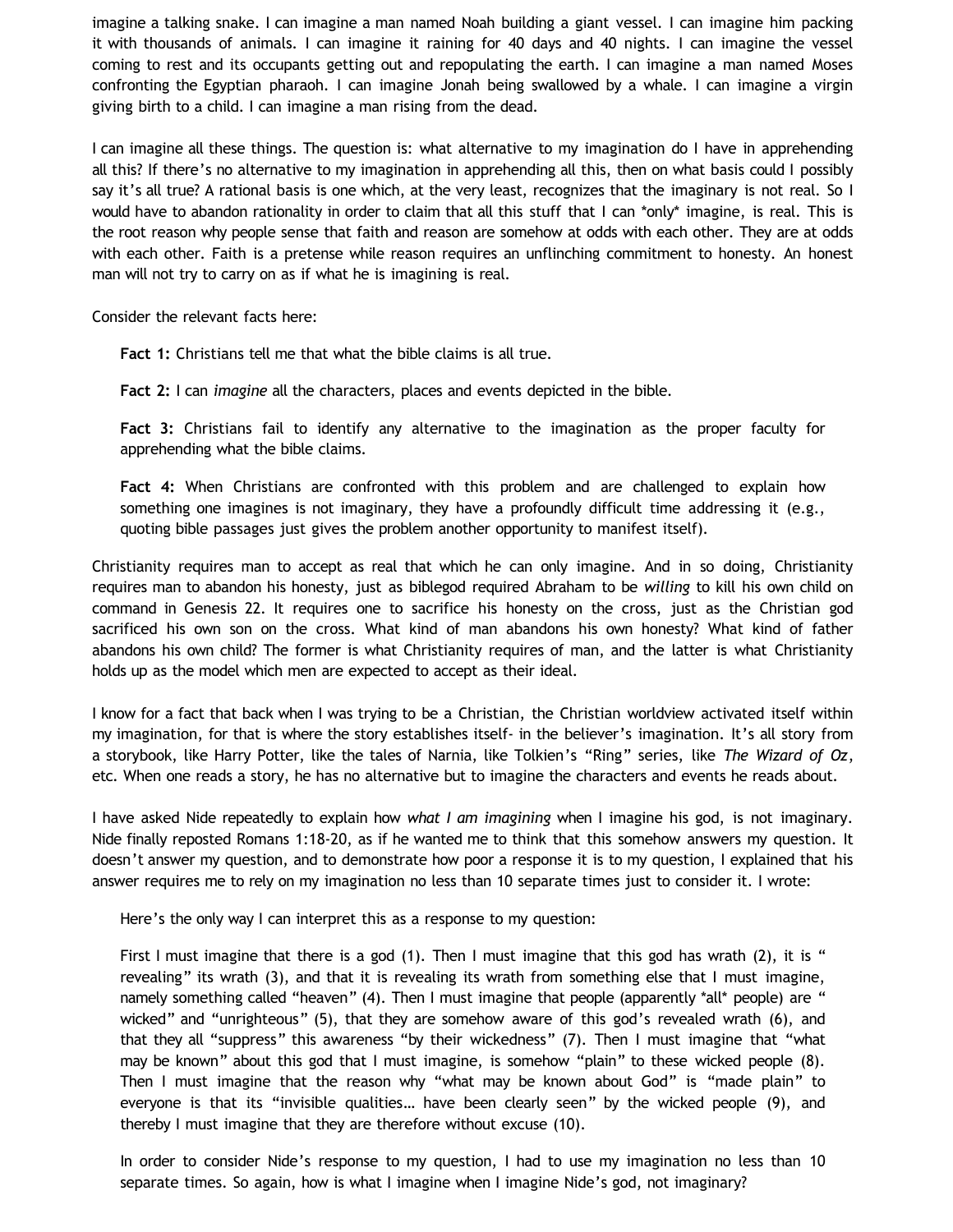Blank out.

See how unhelpful to the Christian's challenge quoting bible passages is? It's as if Nide simply doesn't understand the magnitude of the challenge before him, or he simply doesn't know what to do in response to it. Neither predicament bodes well for his worldview's claim to philosophical solvency.

More broadly, it can safely be taken for granted that all human beings who have initiated their conceptual development have the capacity to imagine. Nide himself, for instance, is someone who has the ability to imagine. Since we can be assured that the Christian believer is capable of imagining, just as any other human thinker is, then we must consider the possibility that he is merely imagining the god and other supernatural spooks that you claim exist. We must consider this because we ourselves, as bystanders looking at Christianity from the outside, have no alternative to the imagination when it comes to considering Christianity's totems and beliefs.

Indeed, Nide has failed to identify any alternative to the imagination by which his readers can apprehend what he claims when he claims that his god is real. I have no alternative to imagining it, and Nide identifies no alternative to my imagination as the psychological faculty by which I can apprehend what he claims. So even if he wants to deny that his own imagination is involved, he's made no progress toward removing the imagination as the active faculty in my own effort to apprehend what he claims is real. So the problem he faces is very real, if in fact he wants to answer me.

I know it's difficult for believer's to allow themselves to come to the honest realization that what they've invested themselves emotionally into believing, is really only imaginary. For one, they sense that there is too much at stake. Socially they will lose face big time, and psychologically their whole world will be turned on its head. It is an experience that is comparable to suddenly find yourself becoming exempt from gravity. To embrace honesty will mean that the edifices that the believer has constructed from an enormous constellation of emotional indulgences, will come crashing down, and he will in effect have to start completely over in re-learning how to deal with the world. Regaining honesty once one has renounced it and turned his back on it, is not an easy thing to do, and few are man enough to do it. I did it, so I know it's possible. But since I did it, I know how difficult it was for me to do it. But I wasn't even halfway in as deep as Nide apparently is, at least in *defending* the belief. The very act of defending the belief in question will only serve to cement the believer' s devotion to the labyrinth of lies that he has swallowed in constructing the imaginative complex that informs his worldview.

As for me, I was a reluctant believer; I was unhappy from the get-go (believing in the Christian god certainly did not bring me joy), and happiness has always been very important to me. And one thing I have really come to understand is the truth of Rand's view of happiness – that "happiness is a state of non-contradictory joy" ( *Atlas Shrugged*). Nide will not make this discovery by reading the bible, and since he has already announced that he "reject[s] everything [R]and says" (comment posted July 18, 2011 8:53 PM on [this blog\)](http://bahnsenburner.blogspot.com/2011/07/proof-that-christian-god-does-not-exist.html), he must – if he thinks joy has any place in happiness – suppose that happiness is possible in spite of contradictions choking one's joy.

The Christian worldview is teeming with contradictions. Many contradictions have already been pointed out to Nide. In fact, I have argued that Christianity *is* essentially the worship of contradiction (see [here](http://bahnsenburner.blogspot.com/2005/08/christianity-as-worship-of-self.html) and [here](http://bahnsenburner.blogspot.com/2005/08/christ-jesus-still-jumble-of.html)).

But the fundamental contradiction is in its adherence to the primacy of consciousness (see for instance [here\)](http://bahnsenburner.blogspot.com/2010/02/how-theism-violates-primacy-of.html), its blurring of the distinction between reality and imagination (see, among others, [here](http://bahnsenburner.blogspot.com/2007/07/role-of-imagination-in-christian-god.html) and [here](http://bahnsenburner.blogspot.com/2008/06/faith-as-hope-in-imaginary.html)), and the dishonesty it requires on the part of the faithful adherent (I expose this throughout my blog).

I could not sustain the dishonesty that Christianity required of me – I could not keep conning myself that it was all really true, when in fact it so clearly wasn't true, since it was merely imaginary. Eventually I had to face my abandonment from dishonesty, and find a way to reunite with it. That's not possible for someone who has made the determination to continue propping up the lies that Christianity seeks to have men swallow.

by Dawson Bethrick